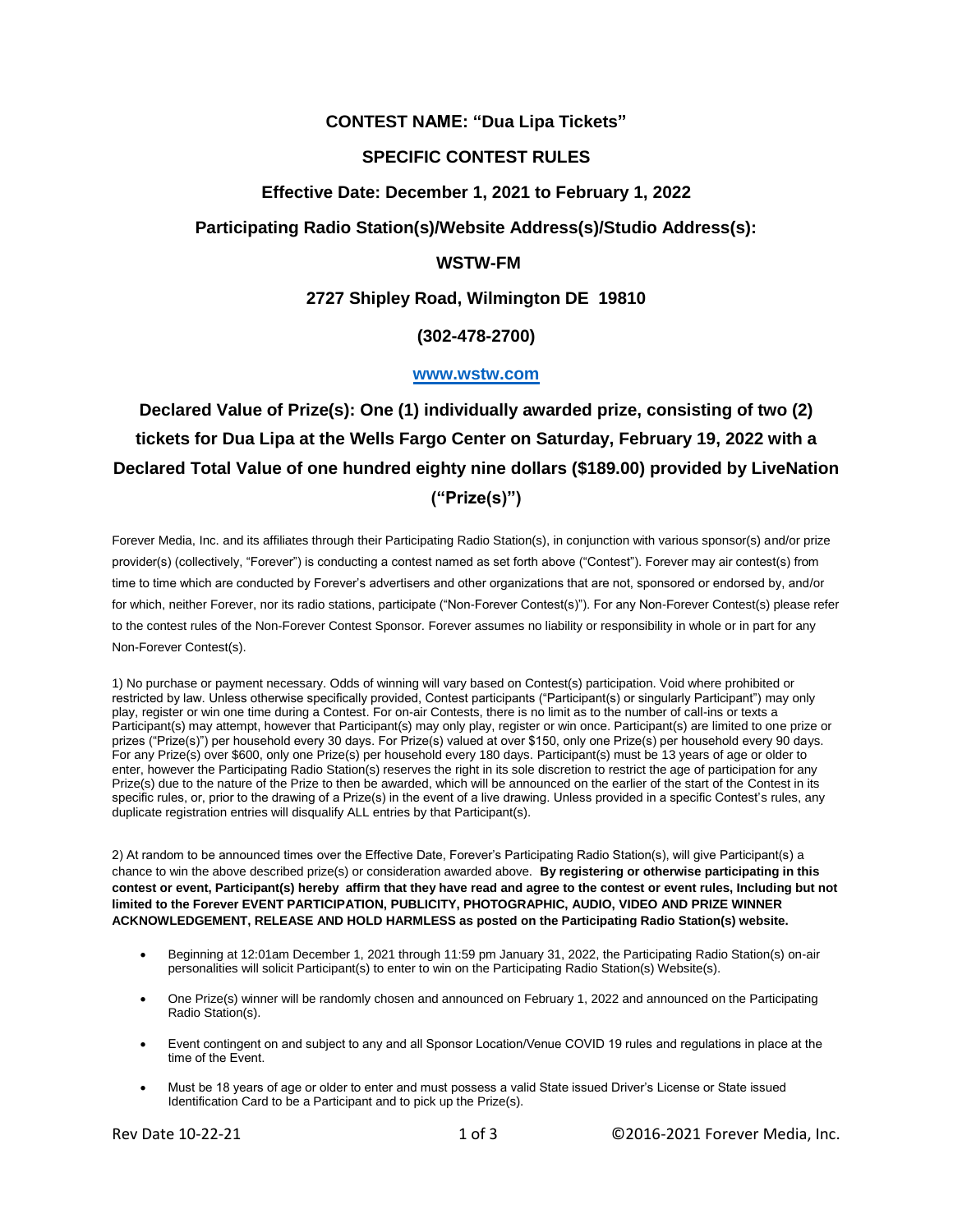- Winning Participant(s) will be announced on the air and/or on the Participating Radio Station(s) website and/or will be notified by the preferred phone number or email provided by the Participant(s) in the event of a registration.
- Winners are responsible for completing all required paperwork concerning the delivery of their Prize(s). Including but not limited to the Forever EVENT PARTICIPATION, PUBLICITY, PHOTOGRAPHIC, AUDIO, VIDEO AND PRIZE WINNER ACKNOWLEDGEMENT, RELEASE AND HOLD HARMLESS as posted on the Participating Radio Station(s) website. Prize(s) winners are responsible for any additional expenses beyond the specifics detailed such as transportation to and from the event and parking fees to the venue.
- Prize(s) may be time sensitive. Unless otherwise notified by the Participating Radio Station(s), winner(s) must pick up their Prize(s) on the earlier of: (i) noon two (2) business days prior to the date of a time specific contest, concert, or event, or (ii) thirty (30) days from the Prize(s) award. Proper photo ID will be required to pick up a Prize(s) at the Participating Radio Station(s) or, in the event that a specific Prize(s) must be picked up at a venue will call window, proper Photo ID for that Winner will be required. Winners are hereby advised and acknowledge that Event admission Prize(s) may be issued by the Prize(s) Event Venue in e-ticket or other electronic delivery form, which would require Winners to supply a valid email address to Forever in advance. Winners are responsible for notifying Forever of their receipt of any electronic tickets and agrees to hold Forever harmless from and any all claims regarding the electronic transmittal of any Venue electronic ticket failure or discrepancy.
- If any concert or event is cancelled, no other Prize(s) will be substituted.
- Prize(s) encompassing Restaurant gift certificate(s) have no cash value and may have redemption restrictions such as not being redeemable for purchase of alcohol and/or the gratuity. All restaurant gift certificates Prize(s) Winners are responsible for confirming with the particular restaurant gift certificate venue regarding any restrictions prior to use.
- Winners are responsible for completing all required paperwork concerning the delivery of their Prize(s). Any Forever Contest(s) winner who during the course of a calendar year wins more than \$600 in prizes in the aggregate from Forever and/or a participating Vendor or Sponsor for those Contest(s) will receive an IRS Form 1099 from Forever, or as otherwise specifically provided in the rules for that Contest.
- The Forever Participating Radio Station(s) may from time to time work in conjunction with artists, concert promoters and various venues throughout our listening area to provide contestants the opportunity to win tickets and sometimes meet performers or personalities backstage and/or communicate with the performers or personalities via internet or social media as part of a contest or promotion. In such case, the Participating Radio Station(s) will be notified not later than 24 hours prior to the event where possible. This opportunity is at all times subject to the sole discretion of the performer and the controlling venue or the Participating Radio Station(s) and subject to change at any time. With this in mind, there may be situations where the Forever Participating Radio Station(s) and the promoter and/or the venue cannot be held liable for, including but not limited to: changes to the time, place, method, procedure, acts of god, technical or logistical difficulties or cancellation of the event and or applicable interface with the performer or personality interface sessions at any time. In all cases of performer or personality interface, Winner(s) are responsible for arriving or being available for the interface at the predetermined time and may not be intoxicated or under the influence of any substance, Winners that miss the predetermined time or are visibly impaired or act in appropriately as, determined in the sole discretion of the performer, and/or personality, and/or any Forever Media employee and/or artist management at their sole discretion, will forfeit their ability to interface with the artist or performer and will not be awarded any prize substitution or other compensation of any kind.
- Prize(s) may not be exchanged and have no cash value.

3) Any questions or comments regarding the operation of the Contest must be made in writing to Participating Radio Station(s) Operations Director at the Studio Address

4) All Contest Rules are subject to change at the sole discretion of the Participating Radio Station(s)at their sole discretion. Forever retains the right to cancel this Contest for any reason at any time.

5) A copy of the official rules governing this Contest as well as Forever's General Contest Rules are available at the Participating Studio Address and on the website address(s). Copies of the rules can be requested by sending a self-addressed stamped envelope to the Studio Address.

The above Specific Contest Rules are to be applied in conjunction with the General Contest Rules in effect by Forever at the time of a Specific Contest and may be amended, supplemented, modified in all or part for a specific radio station or station(s) Events/Contests/Activities from time to time by Forever in its sole discretion. Forever at all times reserves the right to amend/supplement and/or modify these Specific Contest Rules with specific rules which shall be made available by